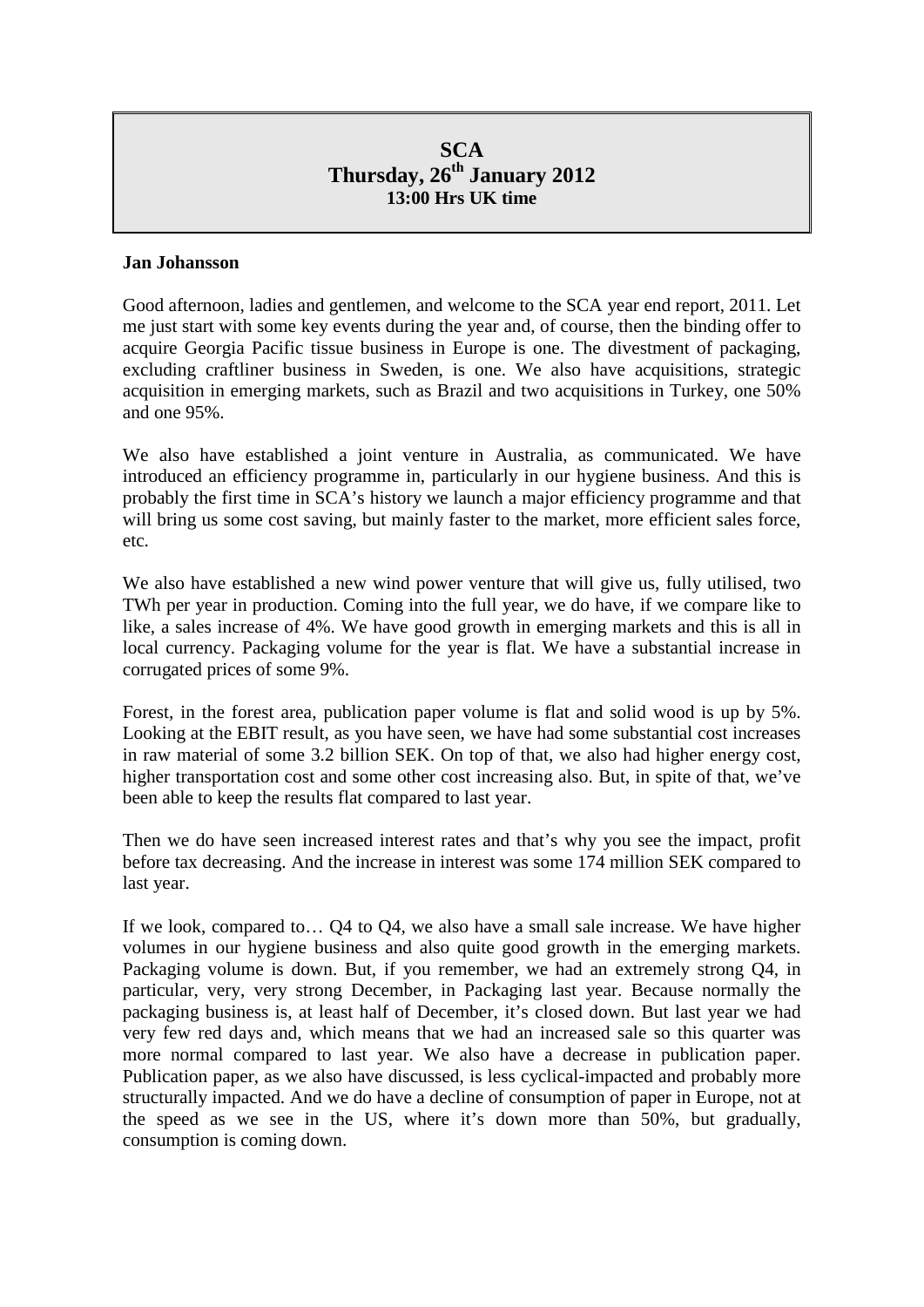We have a slight increase of EBIT. Also in this area, we have higher raw material costs and a negative currency impact and increased rates, interest rates compared to the fourth quarter last year. We also, this quarter, as you have seen, have a lot of items affecting comparability and those, in total, are today 5.6, a little bit more than 5.6 billion SEK. The bulk of it is in packaging, the write-down of assets of some 3.9 billion. Then we also have, in relation to the divestment of the 50% in Australia. We also have, of course transaction cost where we've been doing three deals of this size and the restructuring costs communicated previously, all impacting this year and this quarter.

Looking at the full year result, if we start with the sales, we have as much as 5.3 billion negative currency impact in sales and that is mainly or only in translation. We have compensated that by 1.1 billion higher volume and 3.5 billion higher price mix, compared to last year. And then we also have the delta between divestment and acquisition, which is another negative impact of 500 million SEK. So very big movements in the sales line, of course also impacting further down.

We have today a debt equity of 0.6 and you know that we have a target over the cycle of 0.7. Of course, it's going to be impacted, as you've seen from communication, by the acquisition and the divestment. If we look at Q4 to Q3, we have – sorry, I think I jumped one, didn't I? Q4 to Q3, we have a flat sales, increase in the EBIT of 4% and also before, profit before tax. One big item in this numbers is that we have an inventory loss of 280 million SEK in Q4 compared with Q3. And that's, of course, due to the, to raw materials coming down and then, of course, we had to re-evaluate our inventories.

We have a substantial increase in profit in our Hygiene business, both in Personal care and in Tissue. It's improved price mix, it's lower raw material costs but also higher volume. So we had a good momentum and we've got through all our price increases that we were aiming for in Tissue during Q4. Part of that also came, as you know, in Q3.

Packaging, profitability is going down. Is, it's mainly the liner business that is impacted in this quarter and, as I said also, it's normally the weakest season for packaging in Q4. So we have kept the volume in corrugated reasonably stable, some price decreases but, of course, when you had the liner decrease on price of 10%, that will have an impact also on the corrugated prices. Also, Forest were impacted by lower prices compared to Q3.

Coming into Personal care, we have had a good growth in all our categories and also very good growth, as I've said, in the emerging markets. The Baby category is a combination of Europe and Latin America. We are gradually getting in the big contracts we managed to get last year which, all in all, will be some 500 million pieces of baby diapers. It's part of that that's come around in Q4 but the bulk will come in during next year.

And we also have, as I said, a substantial increase of profitability and, if we take like for like, it's an increase of 12%. And it's volume, it's price, it's cost saving but also here we have higher raw material cost and a negative currency impact. And the margin is now above 12% in personal care in, all in all.

Then walking into Tissue, also a sales increase of 3% like for like. Consumer tissue is flat, Away-from-home is growing quite well. We have had a very good development in United States. You know that we are trying to lift the Away-from-home from the sort of bulk products up to value-added products and during last year, we actually increased the value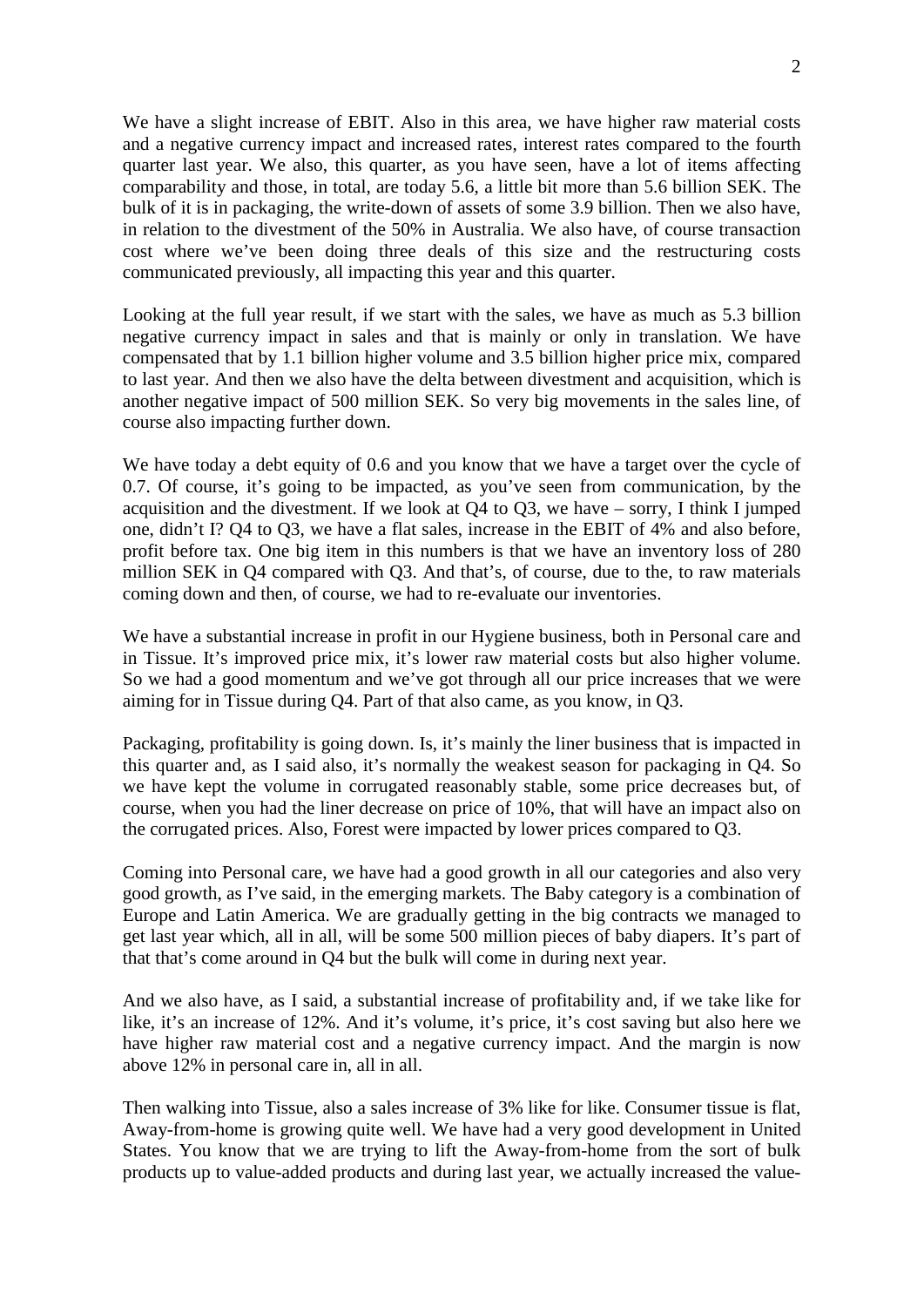added product by more than 17%. So now we're up to 33% value-added compared to somewhere around 25 previous year.

We've been able to increase prices and we had a growth in, overall in volume in the US also but also, Away-from-home Europe is doing well and we continue to grow market share.

The EBIT improvement is prices, product mix but also lower raw material costs but there is a negative currency impact even in the Tissue business. And we are, in Q4, above 10% in margin.

Packaging, as I said, very strong Q4 last year, more normal Q4 this year. We have higher prices. We have increased prices by some 200 million SEK and we have increased raw material costs of some 110 million SEK and lower volume impacting it by 90 million SEK. So it's a combination of increased prices but slightly lower volumes. And main part of this is still in testliner.

And as you may have seen, we just announced today that we are going to increase prices on the liner side;  $\in 100$  in testliner and  $\infty$  in craftliner. And that will be implemented during the Spring. We anticipate, due to the fact that this quarter is the weakest, that we will have higher volume and higher margin Q1 in Packaging, as you know we have in Q4.

Forest products; we have, in local currency, increased prices by 20% in news during last year and 7% in magazine paper. But that has all been consumed by currency or increased raw material costs. So it's, even though we have been achieving what we, I think, we communicated we would like to achieve, it's sort of been disappearing by the currency and raw material. And here it's mainly waste paper that we've seen increased prices but also clay, etc, that we use in producing our magazine paper.

Going forward, we believe absolutely that we will sell all we produce and we have a very good contractual situation for the next year. But very, very difficult to get any increased prices, both in news and in magazine paper.

We're also proposing an increase of dividend with 5%, up to SEK 4.20 from the four crowns that we had last year and we believe that this is a good balance between the uncertainty in the financial world that we see in Europe, the confidence we have in our own businesses and, of course, the intention we have to grow further in the Hygiene business.

Just a few words on the two transactions we are in. You have seen this, the binding offer on Georgia-Pacific. The process is going according to plan. We don't see anything that will stop this so far and it will, of course, in the end, improve the profit by share. It's big synergies, bigger than we have in Packaging in the SCA group and the process will be finalised some time during the first half of this year.

Packaging is also going according to plan. There will be an AGM in DS Smith the  $3<sup>rd</sup>$ February but, as they communicated in the press release, they have already more than 50% of the shareholders who is supporting this. Financing is in place and then, of course, we need to have the normal consultation with the unions and the EU Commission to get approval to conclude the deal. And this will have a negative impact on profit per share by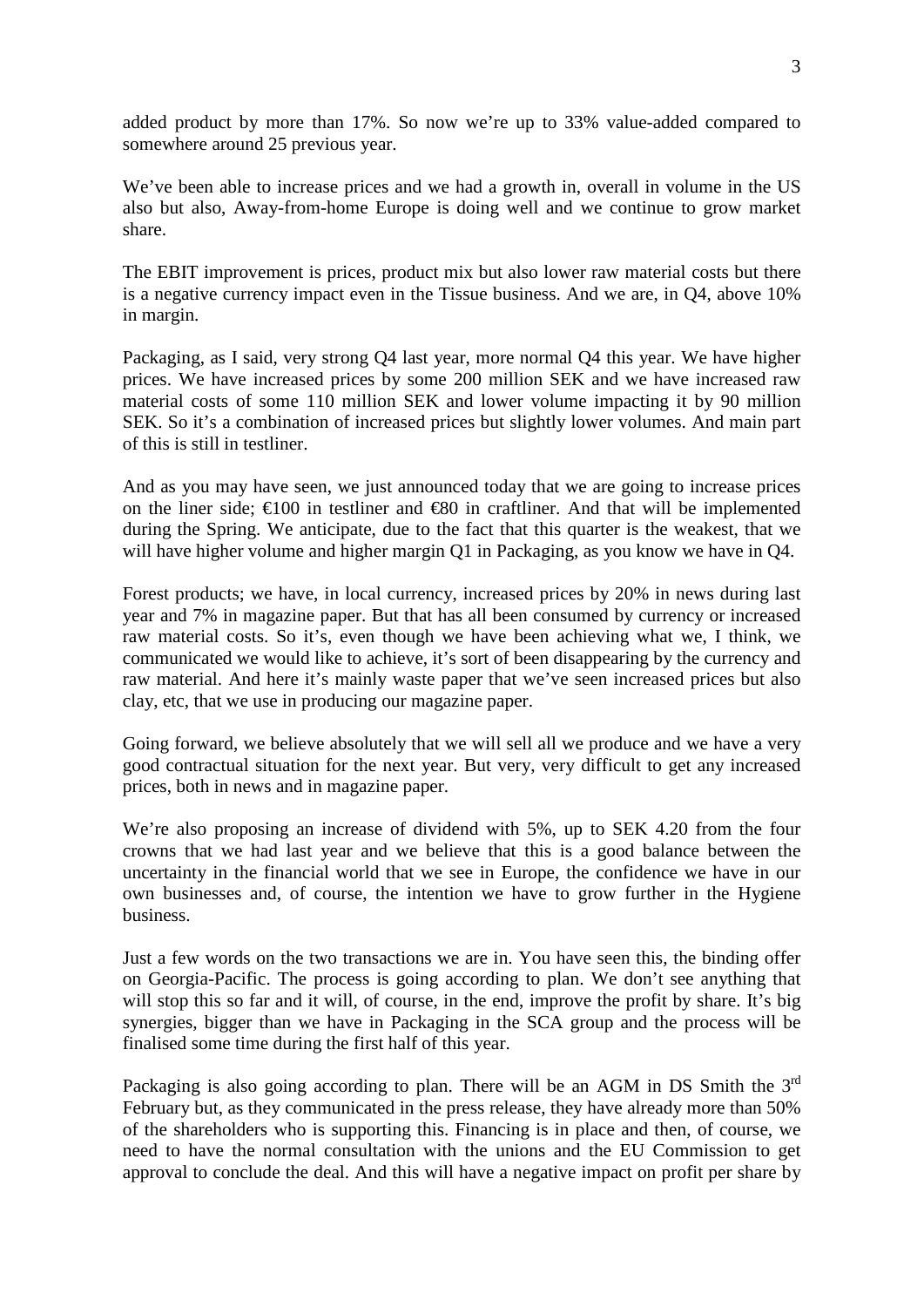0.73 Swedish crowns, Georgia, a positive 1.7. And this will also, of course, reduce our debt to equity to 0.5, which means that we have some manoeuvre rooms to grow the Hygiene business.

Since we are in the end of the year, just a few words on our strategy and, as you may know, we have been focusing very much on efficiency. In efficiency, we include costs, cashflow and capital efficiency. We have innovation as a very important theme in the company and last year, we also added growth as an important theme for the company.

If we look at efficiency, we have restructuring the baby system in Europe. That's finished now, up and running. We have efficiency programme and now we have it in the hygiene business, that will give us an annual saving on some 700 Sweden SEK when it's finalised. And the cost for that is 1.4 billion SEK. And we have already taken 955 million SEK out of that.

We have just launched a new Hygiene organisation. The purpose of that is to cut costs, faster to the market, faster innovation, a more efficient innovation process, but also to speed up growth. So that is gradually being implemented in the company during the first quarter. We also continue to, of course, invest in upgrades and new capacity.

Innovation; we have a fortunate situation in the company today. A couple of years ago, we had a market screaming for innovation. Today, we have a market saying, please hold on, we can't launch anything more now, and that's the situation you want to be in. And that's the situation we want to continue to be in, going forward also. So we have really made a huge effort to improve the innovation process and that has, so far, been very successful.

And we have had quite a lot of new launches in the market this year, in important incontinence area but also in baby and in Away-from-home. And I will just show you a very, very short film on one of the innovations.

That's just, so this was our dance collection, with new pants for babies and, as you also may know, we are absolutely dominating the Nordic markets when it comes to the pant products.

Growth; of course, Georgia Pacific is an important one. We are seeing high growth in emerging markets. We have, as I said, the strategic acquisition of the biggest inco company in Brazil and that's just a building stone in Brazil to continue to build incontinence but also to add new categories, of course, in the Brazilian market. Turkey; very central for expanding in that region with incontinence, the 95% that's required, but also a joint venture when it comes to baby and feminine, also a very important step.

Organisation - I talked about. Wind power capacity and upgrades so we do accelerate the growth of the company but we want to accelerate it in a way so we feel safe, that it's the right thing to do and, of course, that we pay the right price for anything we are acquiring.

So with this presentation, I would ask Lennart to join me here and we will try to answer any questions you may have.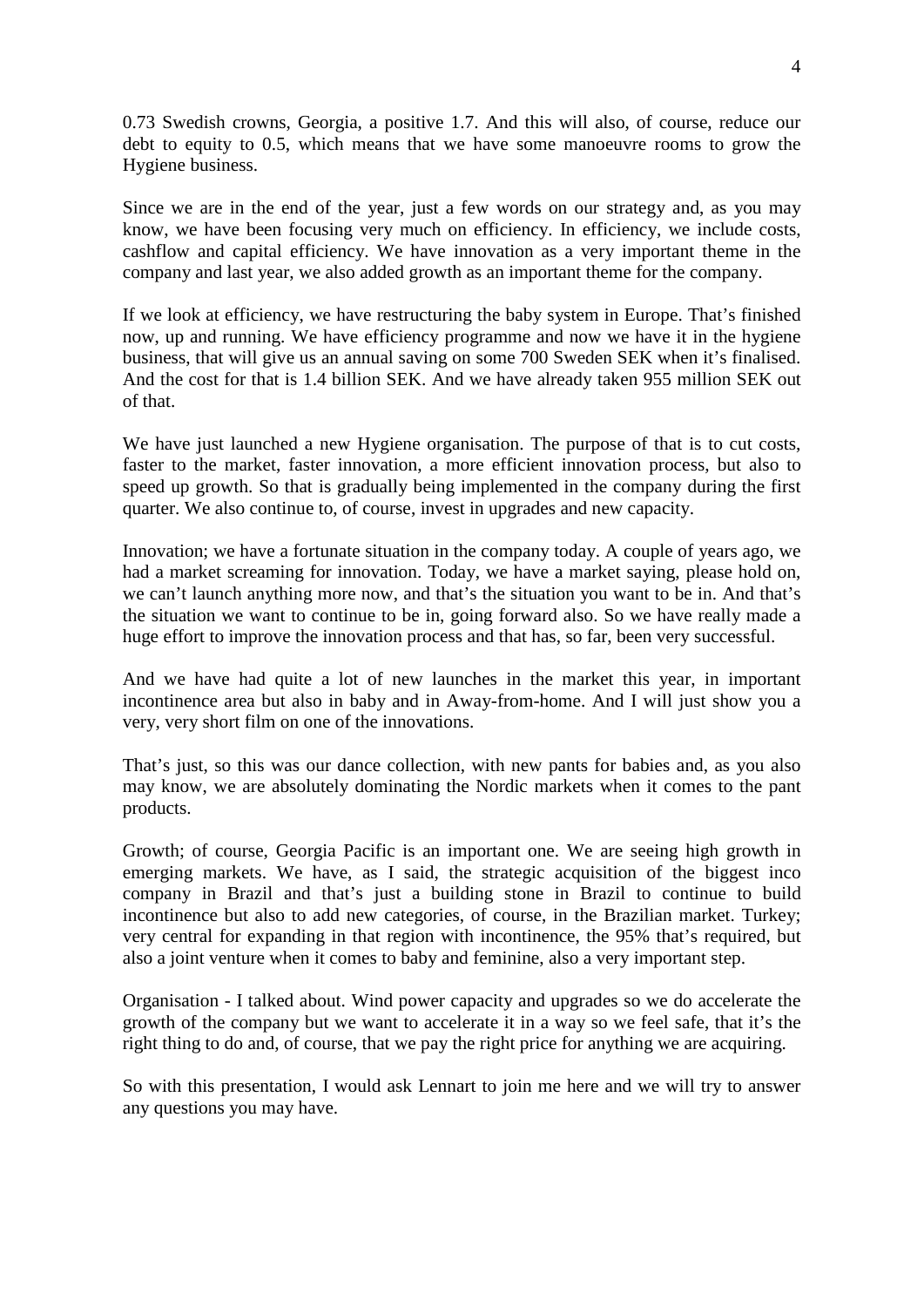#### **Questions and Answers**

*Linus Larsson – SEB Enskilda*

*It's, I'm here. It's Linus Larsson with SEB Enskilda. If I remember correctly, I think you guided on the tissue margin to exceed 10% by the first quarter. Now, you exceed that already in the fourth quarter. I wonder if you have a new guidance for the first or for the first quarter or for the first half of 2012. What do you expect in terms of Tissue margins?*

Well, I mean, the ambition is, of course, the same, that we should be above 10% in margin. Having the 10.2% that we have in Q4 now, we have to remember that if the fourth quarter is the weakest in Packaging, the fourth quarter is the strongest in hygiene and normally the first quarter is weaker because there's a lot of pre-buying in the end of the year. So, but still, of course, the ambition is to be above 10%.

*And what you just said; does that go for the group as a whole, that we should expect a weaker operating profit for the first quarter compared to the fourth quarter as well?*

I mean, we are not giving any forecast like that but, of course, we, what we'll do is comment on the seasonality, which we have every year. And we will probably have it this year also but, having said that, looking at the volume in the start of the year, we see good volumes in almost all our business areas and we also see, as I said, in Packaging volume picking up. So we don't see any, yet, any impact of a downturn of the economic cycle, at least the first two weeks in the year. Still very early.

*Okay, excellent. And then just coming back to those two big transactions that you've announced, the Packaging divestment and the Georgia-Pacific acquisition, can you just update us where you are in the regulatory process? Have you filed both of those, are you in the phase one stage or even further?*

Well, when it comes to Packaging, it's, we have, we, of course, have to wait until the AGM has taken place in the  $3<sup>rd</sup>$  February because we want the shareholders to say yes. But then we will speed it up with the consultation with the union and with EU. And from a European perspective, at least from my point of view, it should be simpler than maybe the Tissue business because we have very few overlapping businesses. But we'll have to wait until  $3<sup>rd</sup>$  then, but of course, we are preparing for everything.

In Georgia-Pacific, we are managing that in the way we expected and we think that will be a longer process than Packaging but so far it's, we haven't seen anything that is sort of scaring us off in any way.

*Okay, so that means that you expect the phase two…?*

No, no, absolutely not, no.

*Okay, all right, okay.*

I will be very disappointed if that happens.

*Okay, thank you very much.*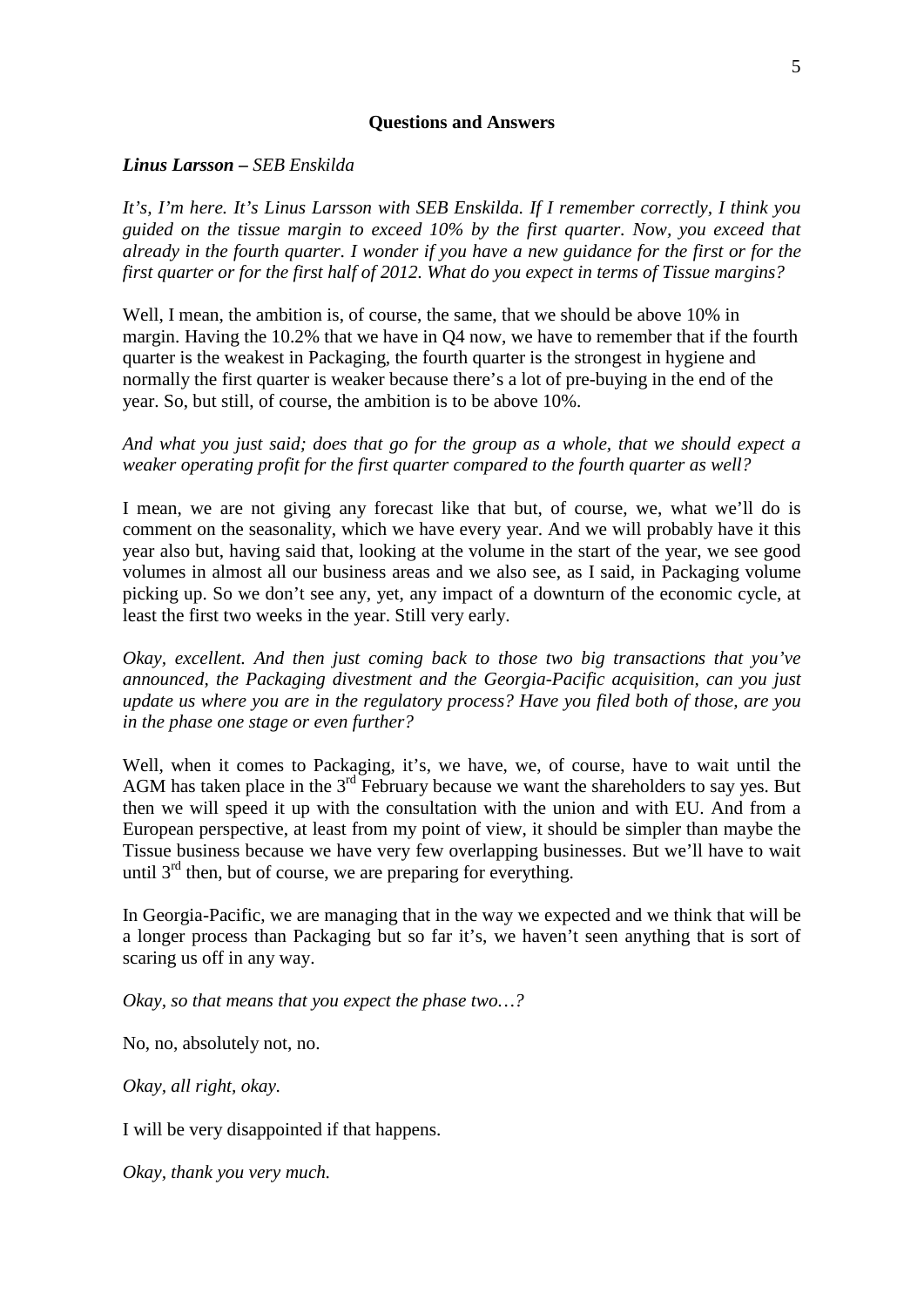#### *Oskar Lindstrom – Danske Bank*

*Oskar Lindstrom here from Danske Bank. A couple of questions; the first one regards raw material costs, which benefited this quarter. Do you also expect to benefit from lower raw material costs in the first quarter, given where prices are today and the various lag effects in your P&L?*

We have, if you take pulp as an example, we have normally delay of some 40-45 days before we get the price through in our system, which means that, I mean, even though we have seen pulp picking up slightly slightly in the end of the year, there should be a benefit to us in Q1, if nothing dramatic happens just now.

And also OCC is reasonably stable, up a little bit also in the end of the year so it's more flattish than going down just now but with the delay, it should be some positive impact.

*And your customers on the tissue side, of course, are aware of sort of where your major input costs are going or have been going. Are you seeing any price pressure on segments of your tissue market?*

Well, I mean, it's a war out there so, of course, it's pressure all the time but so far, we've been successful in implementing what we're doing, and it's absolutely necessary. If they want to have a long-term supplier, we have to make some profit so we can reinvest in the business.

*But we should not expect any further price increases sequentially in the first quarter. I mean, you've achieved…*

No, I don't think so, not as the situation is today.

*Okay, and a final question. I spoke to Lennart about this before but the goodwill writedown was some 8.5 billion of which four – is that correct, yes?*

### **Lennart Persson**

The write-down was not eight-and-a-half.

*No, but, sorry, the reduction in goodwill on your books.*

Yes, but…

*I can't sort of quite add them up. There was four billion that you wrote down.*

Yes.

*Two billion that went along with the Packaging that you're, that's set to be sold, and there's another billion in the Australian assets, so that's seven billion. Am I missing 1.5 billion in goodwill somewhere?*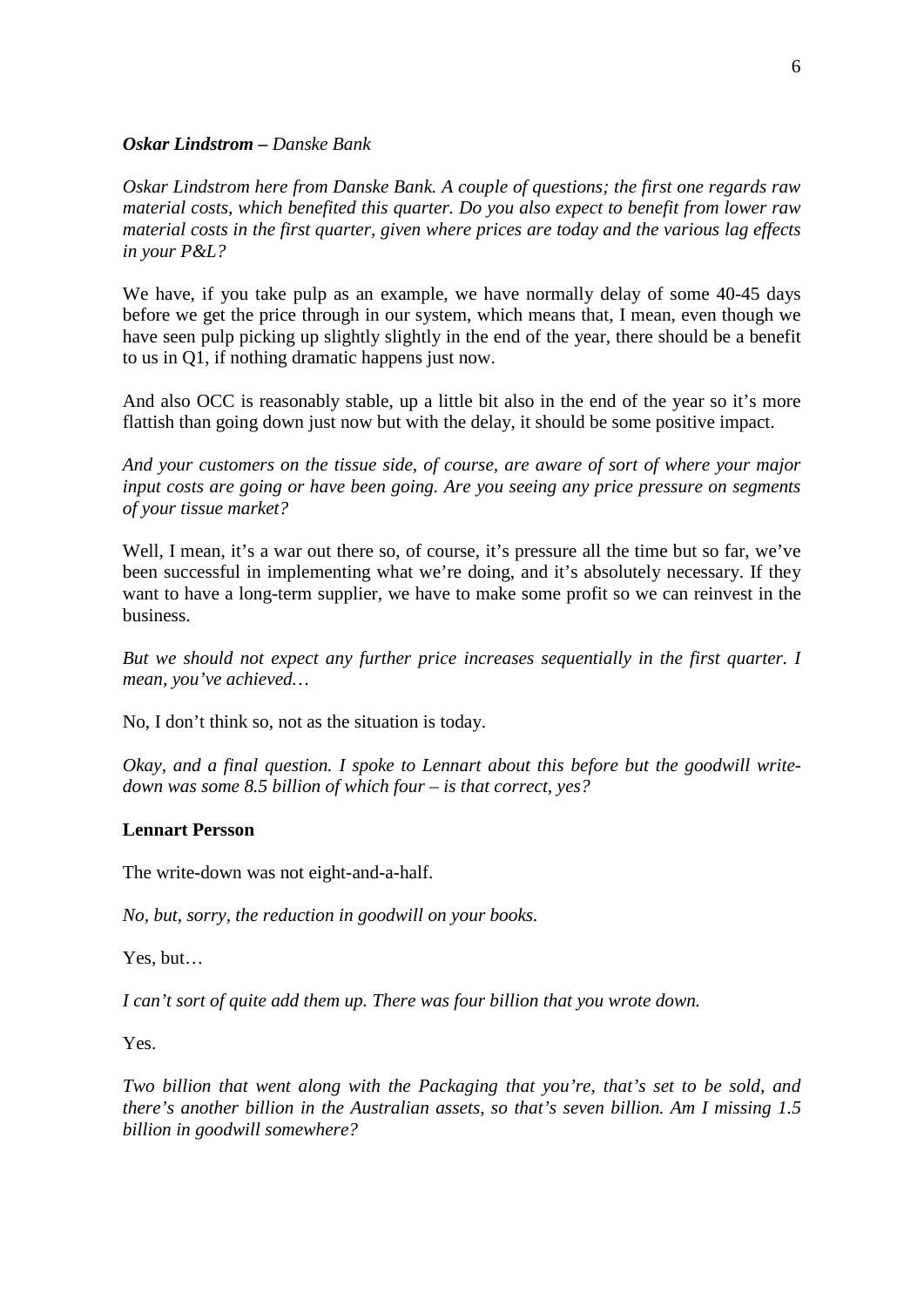Yes, you are but, I mean, the write-downs we have described in the one-offs and then we have moved the remaining part of the goodwill linked to Australia and also linked to the Packaging to the two lines you have in the balance sheet, asset held for sale.

*Okay, so it's actually more than two billion that's being sent along with Packaging?*

Yes, the remaining part not written off is transferred to the two lines.

*All right, thank you very much.*

## *Lars Kjellberg – Credit Suisse*

*Lars Kjellberg, Credit Suisse. Coming back to the Packaging transaction first, obviously, you divided it up in the French business and the balance. Could that even be considered to be two separate transactions, i.e. could one be delayed more than the other or will they come as a one package?*

### **Jan Johansson**

No, I would say they will come as one package because normally, we'd never -you would not go into the Commission before you have done your consultation with the unions.

*Okay. If I heard you right, you expect a margin, sequential margin improvement in the Packaging business in Q1 versus Q4. What is that based upon? Better volumes, I guess, but anything else that you're considering when you talked about that?*

Well, it is better volumes and better cost position but also some delay from the raw material decreases that hasn't worked into the system yet.

*And when you talked about the raw material write-downs or inventory losses, where do they actually hit specifically?*

Mainly in the Hygiene.

*Okay. And then coming to the Hygiene business, obviously, you're making various growth initiatives, which is, was way overdue, but they're coming through, which is nice. But what are you looking at in terms of organic growth in your business? And so far it sort of is quite on the Asian side, if you want to elaborate a bit what's going on there.*

Well, we have a target of growing by 5-7% in Personal care organic and 3-4%, in Tissue, which we are doing just now. And when it comes to the Asian side, I mean, south-east Asia is, where we have a strong position, is still doing well. We still want to be -have a bigger position in China. Our Incontinence introduction is going much better than we anticipated but still only in two of the major cities where we actually today already are market leaders.

But to reach the rest of the country, we need a distribution system which we don't have today so we're working on how we could achieve that. And then, of course, as I said, we need to expand in Brazil when it comes to categories so those are the main focuses. And India is, of course, on the watch-list. Also how to get into India in a good way.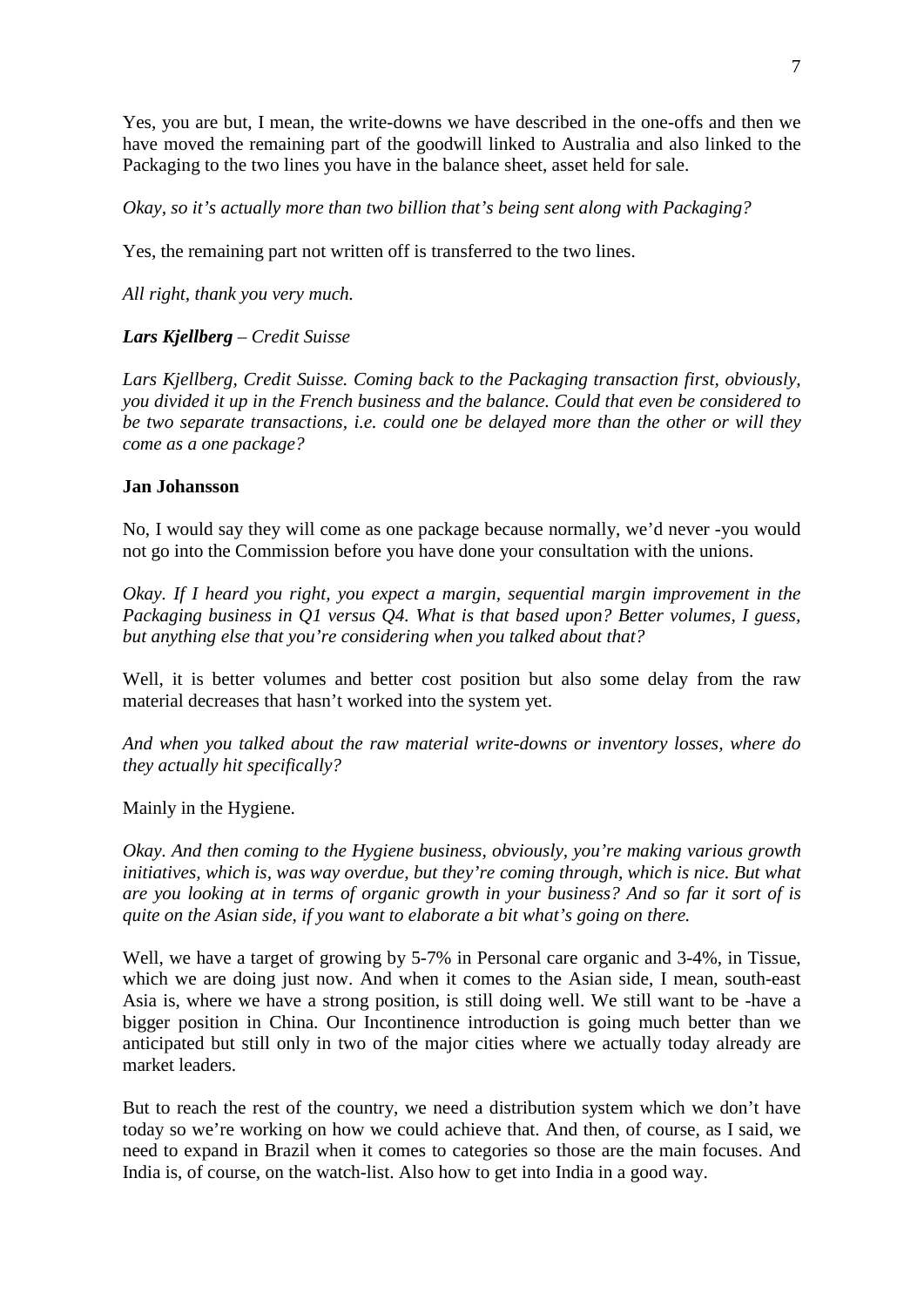*Okay, thank you.*

#### *Karri Rinta, Handelsbanken*

*Yes, thank you. A few strategic questions, firstly about the branded Personal care business in Europe; do you think that you would have sort of an ambition or a temptation to start growing in the branded business in Europe? Now that you have resources you are putting the Tissue and Personal care together, to some extent, or can we see that you actually put more resources in the branded business in Europe?*

We have communicated that we do want to grow the branded business compared to the private label business and, by Georgia-Pacific, we're actually reaching the target we set.

*Sorry, on the Personal care business.*

On the Personal care business?

*Yes.*

I don't see any reason to change the strategy that we have today because in trying to do that organically, that would, that will bring enormous investments. You could do it by acquisition but not organically, I don't believe that.

*Okay, then the Tissue business; do you think that you could see yourself splitting the Tissue business into Professional and Consumer in the future, like some of your competitors are doing, or reporting it separately?*

Well, I mean, we don't, as I stand here today, we don't have any plans for that.

*Okay, thank you.*

#### *Mikael Jåfs – Cheuvreux*

*Mikael Jåfs from Cheuvreux. A question on your Personal care business there. You highlight at the end of that discussion that you have a lower operating cashflow for last year. Is this just a seasonal effect for the quarter or is there, could you just elaborate a bit on it?*

It's mainly due – Lennart, you correct me – because we have such a high sales in the end of the day so receivables are growing but…

#### **Lennart Persson**

Yes, that's correct, yes. We have seen, if you compare with last year's fourth quarter, we have seen higher working capital this year due to mainly increased sales and, by that, increased receivables.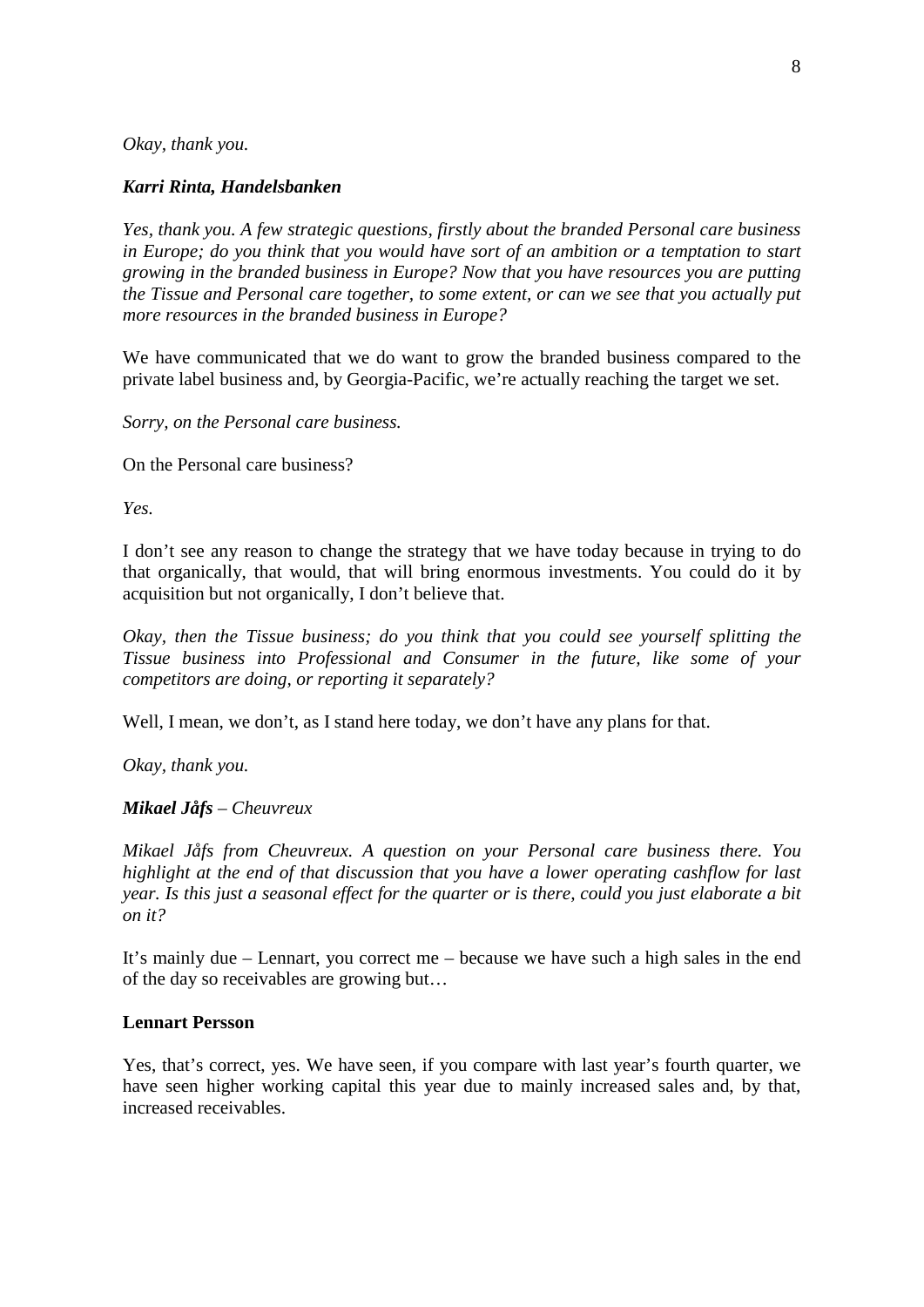*Okay, perfect, thank you, And then just a short question on the Georgia-Pacific. You were talking about the synergies there. Should we expect some form of non-recurring costs added to sort of the purchase price of Georgia-Pacific in future?*

### **Jan Johansson**

Well, I mean, I think it's too early to have a firm view on that and we'll come back to it when the deal is closed.

*Perfect, thanks.*

### **Unidentified female speaker**

Okay. Do we have any questions from the telephone audience, please?

### *Jussi Uskola – Deutsche Bank*

*Okay, thank you. So a few mechanical questions, the first being related to your Packaging operations. Some of your US peers have said now that they might be reducing their imports of craftliner to Europe now due to weak Fridays and relatively strong local demand. Can you discuss a bit on how you see the craftliner demand being right now and also how do you see pricing of boxes developing in Q1 and perhaps even Q2?*

*The second thing relates to newsprint. Can you give any comments about ongoing price negotiations or recent price negotiations and what kind of contract periods have you been aiming for now in the year-end negotiations? Thanks.*

Well, the first one is that we have seen craftliner inventories coming down in the end of the year and beginning of this year and that, of course, is one reason why we are increasing the price. The import or the export from US to Europe; will come and go depending on the currency because the cost position in the US is not any better than the cost position in Europe so it's only a currency game.

And, of course, if you have a weak US dollar and a strong euro maybe, it's a strong business but I think the development is the opposite now, which means that we probably will see less. Second question?

### *Newsprint.*

Newsprint. Volume-wise, we are in a very good position contractually, both in News and in magazine paper. As I said, when it comes to pricing, we see an opportunity with very, very small price increases, if any.

*But have you been able to conclude anything with regards to that?*

We have been, concluded, for the first half, quite substantial volumes, yes.

*Okay, and I presume, then, that the first half, kind of you are aiming for biannual contracts now.*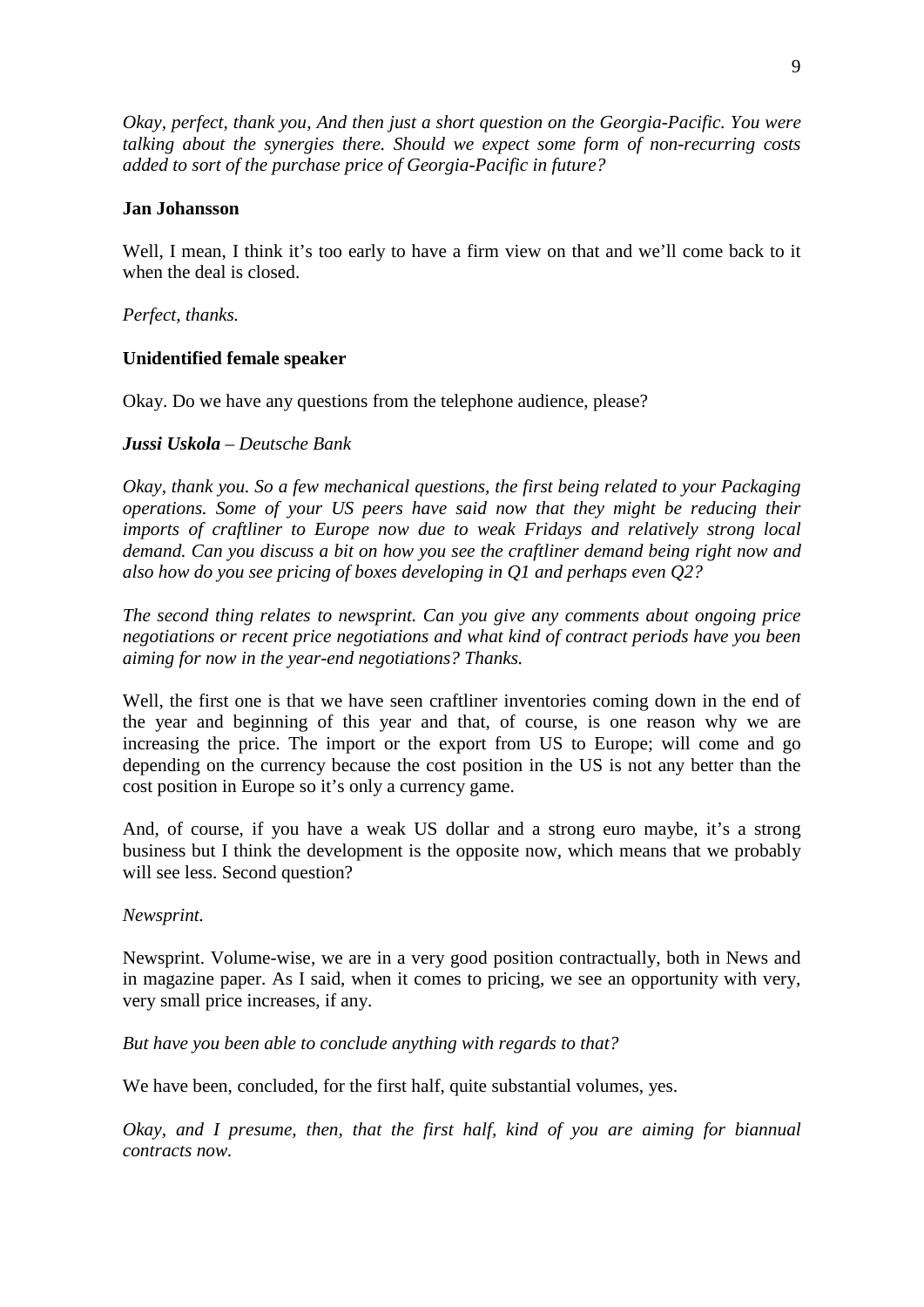We are trying to get that but normally you can also have the volume contracted but not the price contracted and in news, it's the normal pattern, previously anyway, was yearly contracts but you see shorter contracts now. But in magazine, you have everything from two, three months to half a year. So it's different depending on the quality.

*Okay, thanks.*

### *Myles Alsop – UBS*

*Yes, just a few quick questions. Just on the test liner price increase, what gives you sort of confidence to go for, what a €100 per tonne increase in test liner? I mean, it's, what, 20 odd percent price increase. I mean, how much have waste paper costs increased, where are test liner inventories, should we believe you're going to achieve that?*

Well, it's, one simple answer is, of course, that we need it and everyone else needs it. It's also because of the higher raw material costs and I think I read in the paper that one of our competitors also increased prices today. But the growth of the inventory that we saw during at least part of the last year hasn't continued, which also is a sign that it may be the right opportunity to increase prices.

And, of course, we will do whatever we can to push those  $\epsilon 100$  in because, from a test liner perspective, it's absolutely necessary.

*So how much has waste paper costs gone up?*

You mean during last year or…?

*Well, since the trough, yes, since December.*

### **Lennart Persson**

We have seen it come up this year during the first week. Not much, but anyhow, it has come up.

*Okay. And what's, have inventories actually come down for test liner or are they just sort of stable?*

#### **Jan Johansson**

It's more stable.

*Okay, but they're slightly higher than average, aren't they?*

It's not higher than average but higher than it was during the recession.

*Okay. And on the demand side, you're saying it's fairly healthy as you look at it. And what's your demand expectation for 2012 for corrugated?*

Yes, I mean, it's, as I said, it's a very uncertain time we're in so what we are trying to do is to follow it what, how we can during to the, to our order books. And so far, we don't see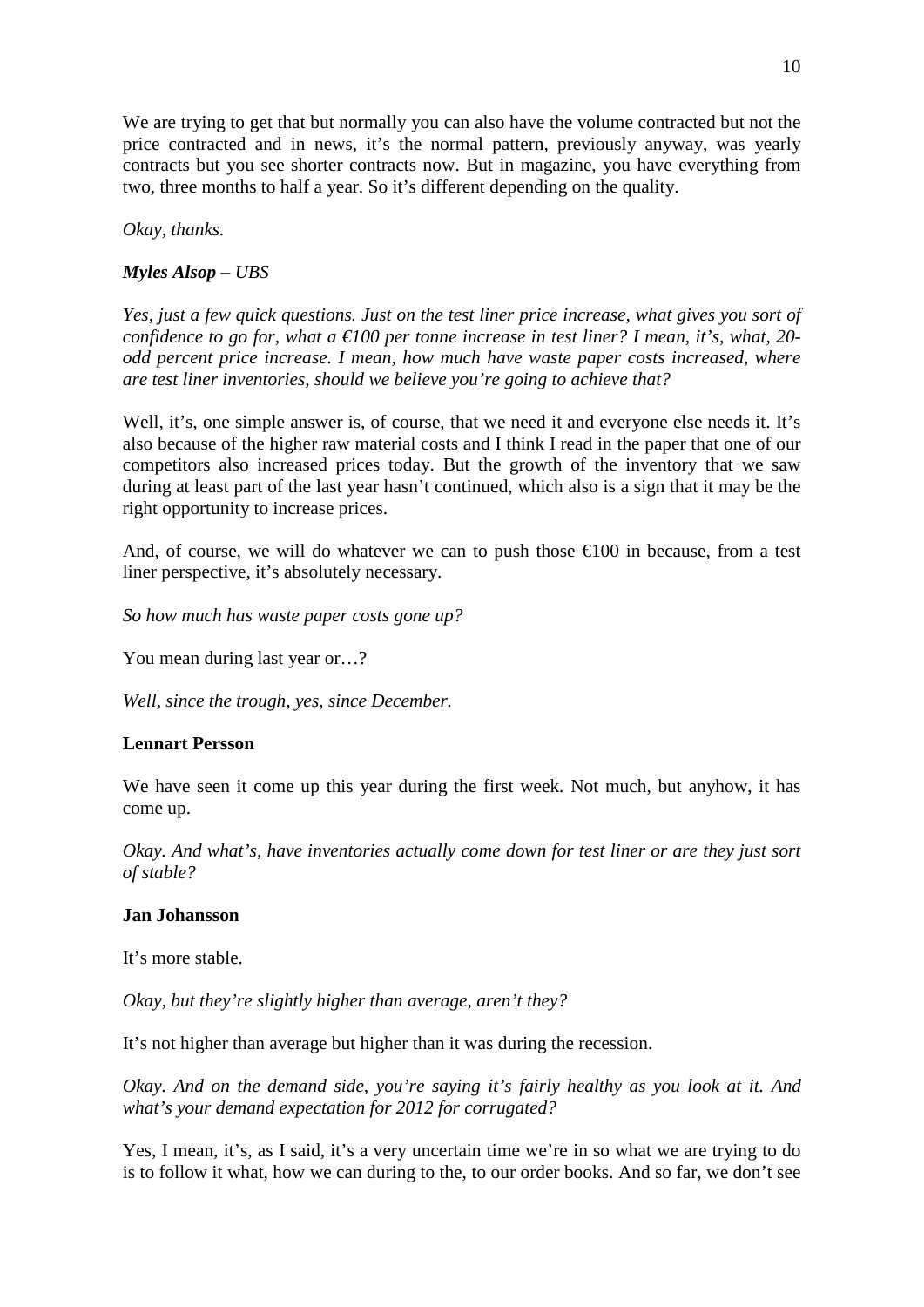any sort of reaction as we saw in the previous crisis. And guessing longer than that is… probably you are as good as I am to guess on that.

*Okay, so it's kind of flat demand in Q1 as we're looking and no real visibility?*

We will have higher volumes in Q1 than in Q4 due to the seasonality.

*Okay, sorry, yes. And then in terms of the synergies with Georgia-Pacific, obviously it's a big number and critical in terms of making the deal make financial sense. Could you give us a sense of the timing? Is it kind of a third, a third, a third or is it up-front? And just very broadly, what it relates to, what's underpinning it?*

We will be absolutely happy to do that why, once we have closed the deal.

*Has that number been audited, the 125 million, or is it kind of back-of-the-envelope of SCA's?*

It's not back-of-an-envelope.

*Okay. And just maybe very lastly, then, on the Tissue side, in terms of demand, I mean, how is demand holding up? And just in terms of prices, you're saying flat prices, just to be clear, in Q1?*

We don't have any planned price increases for Q1, as the situation is today with the raw material prices.

*Is there pressure on prices, though, and could prices actually come down in Q1?*

I mean, that's nothing we have in our plans either but, I mean, as I said, there is always a war out there to get volume. But we are absolutely focusing on getting the right volume and not the wrong volume.

*Right. And why do you think Kimberley was kind of talking about prices being down a couple of percent for European tissue in Q4?*

I haven't really had time to look in, deeply into their report but we know that they are struggling in part of the business in Europe.

*Okay, thank you.*

Thank you.

#### *Ross Gilardi – BOA/ML*

*Hello, good afternoon. Thanks, gentlemen. Jan, I just wanted to ask you, I mean, the packaging divestiture is basically, is fund, more than funding the GP acquisition and you've got the proceeds from Australia and so forth. So, you know, would you be willing, if the opportunity presented itself, to make another sizeable acquisition in the hygiene businesses overall? I'm realising, you know, you've got a lot on your plate now but just your attitude on that.*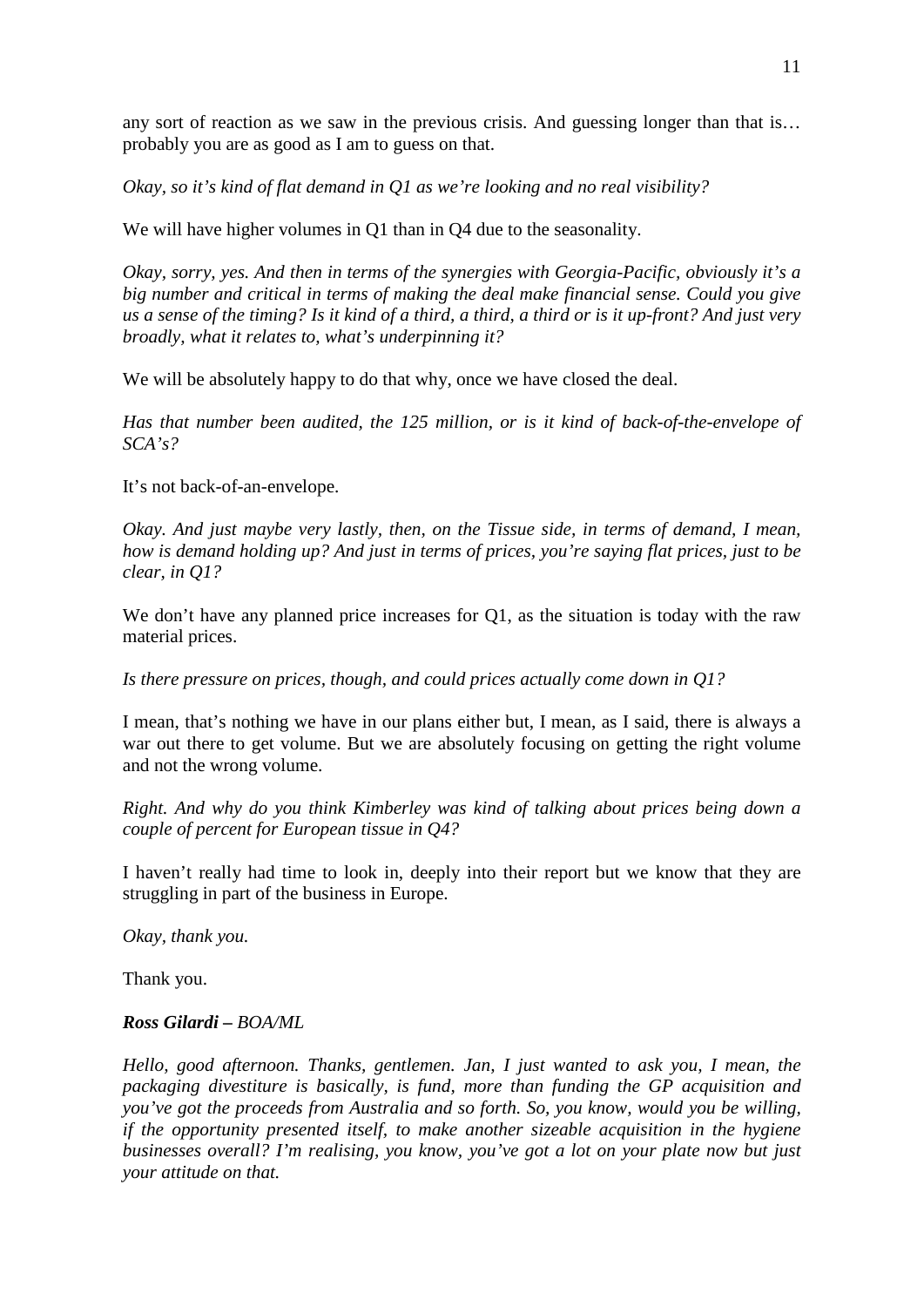Yes, well, you're absolutely right. We have to digest what we're doing just now before we can think of anything else but we are absolutely looking into growing by acquisition but not in a way that we are risking our balance sheet and our debt payment capacity. There has to be good, has to be a good balance there.

*And in terms of additional acquisitions you might do, I mean, would you envision you're further focused on consolidating the European market or is, at this point, would emerging markets be a higher priority for you?*

The emerging market is a higher priority but, of course, we are generating our cashflow in Europe and we still get some 70, 80% of our revenues from Europe so it's very important that we have a market in Europe that really can have the profit level that is necessary. But priority number one is in emerging markets.

*Okay, very good. And did I hear you correctly – I was in and out for a moment – that you think you'll actually have the GP acquisition closed by the end of the second quarter or approved, or at what stage do you expect to be?*

We are working on a plan now that it will be finalised during the first half but, of course, we are extremely dependent on the process in the EU Commission and we can't really impact that but that is the assumption we have.

*Okay, very good. And what will your cap ex look like net of, you know, compared to where it is now, when you factor both transactions in? Will you sort of, on a forward-looking run rate, have higher or lower capital spending requirements, do you think?*

I think that's also a question I would like to get back to when the deals are closed.

*Okay, fair enough. And then just, sorry, a couple more. I think you mentioned that, on baby diapers, in association with your restructuring, you've talked about contract wins. Did you say that those aren't really going to kick in until the first quarter of this year and, if so, would you expect a step up in margins in Personal care as you bring on those volumes, or would there be any impact on margins to consider?*

We have some of it in Q4 but the bulk will come in during this year and everything else like it will have a positive impact on the margin.

*Okay, and then just lastly, on the forest, is your, have you had any revaluation at all, what's, is it still going to be the 26.1 billion SEK – if I have that number correct on your balance sheet – for year end?*

## **Lennart Persson**

We haven't done any revaluation of the forest so far, anyway. We have, we do it regularly, not every year, we look at it but, I mean, we do it every tenth year.

### **Jan Johansson**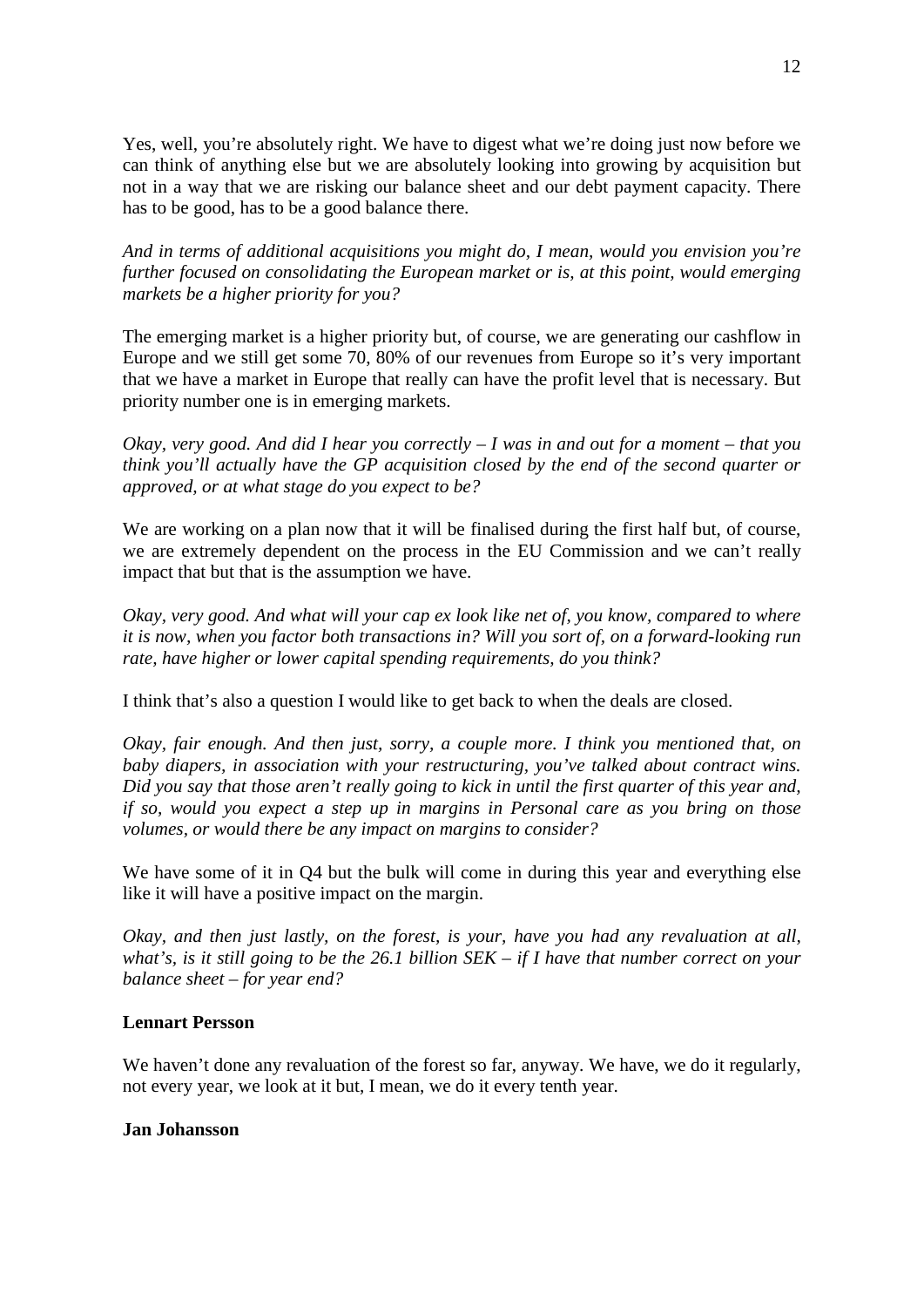When we look at the total sort of management of the forest, but, of course, if things changes and then we decide to increase our, the harvest from our own forest, then we need to look at the valuation. As you know, today we grew our own forest by 1% a year, as an example, and it's absolutely possible to change that and grow it maybe 0.5% but today we stick with what we have.

*But one of your competitors, I mean, obviously, has got a different timing cycle for their harvesting plan, coming up with a new plan, but it sounds like they're going to harvest more in the future. Do you, I mean, is there a demand, is, do you see incremental demand for timber in the Nordic region that would allow you to actually increase your harvest?*

I think I mean, you're probably referring to Holmen and their revaluation of the forest and, of course, they have built a very big sawmill in the middle of Sweden that they need to supply. I think we have a very good balance of our own forests and private-owned forests, which is very important also for us to keep in the system. But within that system, you can, of course, change it. But as from now, we continue with the growth of the forest and the value we have.

*Right, okay, great. Thank you very much.*

Thank you.

## **Unidentified female speaker**

Thank you. Let's take some questions here from the audience in the room, please.

## *Oskar Lindstrom – Danske Bank*

*Okay, it's Oskar Lindstrom from Danske Bank again. A couple of questions; one, in their Q4 results, Kimberley-Clark referred to higher than normal rebates in the baby diaper side. Is that something that you have seen or had any effect from in your fourth quarter results?*

We have an improvement of our baby business but, of course, I think  $-$  I don't know if I should talk for Kimberley-Clark but there is, of course, huge pressure between Proctor & Gamble and private label in Europe and we have our branded business in Scandinavia and in Russia. And in that pressure, you have Kimberley-Clark and we are then on the sort of private label side or on the retail branded side and Proctor & Gamble on the other side. And there has been, Proctor have been really driving the baby market.

*A second question, more of a strategic character, is, I mean, presuming the acquisition of the Georgia-Pacific tissue business here in Europe is achieved, I mean, you will, of course, increase your net exposure versus the pulp market, will be buying more than you do today. Do you feel any need to sort of hedge that or reduce that exposure by increasing your exposure to market pulp or increasing your pulp capacity? What's your thinking around that?*

Yes, it's absolutely true. On the other hand, we are reducing the OCC exposure so, which maybe is even more difficult to predict. It will take down our hedge. We are today at 40, 41% and will be down to 30-something, if I remember rightly. I don't see an immediate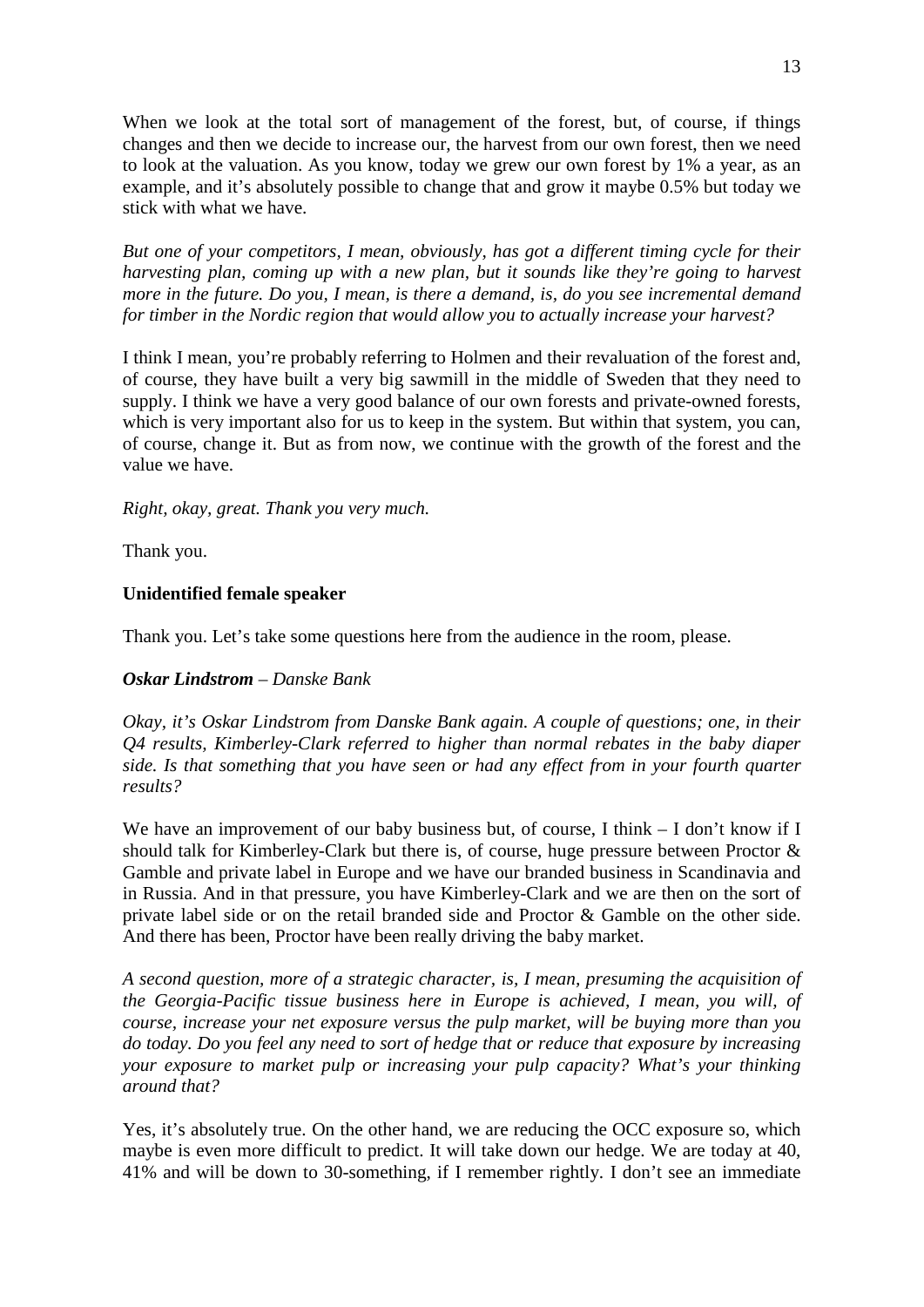need to increase our own pulp production. We are in the same situation as our competitors and there will always be pulp to buy. It's only a question of price and as long as we can price, buy at the same price as our competitors, we will have to be more competitive in other parts of the business.

## *But you'll maintain the pulp production in Mannheim or has that gone?*

We don't have any different plans today than we – of course, we have the option in Östrand, as we talked about as well, to 800,000 tonne and, at some stage, that probably is something we should do, but not today, not in the near future.

## *And it's not related to sort of increasing your exposure?*

No, it has to live by its own merits.

*All right, thank you very much.*

## **Unidentified female speaker**

Okay, let's go back to questions from the telephone audience, please.

## *Nin Diaz – JP Morgan*

*Good afternoon, gentlemen. My question was on the publication paper side so you did comment on newsprint pricing, at best, being slightly up. Can you comment on magazine pricing as well? And second is, can you comment on the volume? I mean, you said you're in a good position in newsprint volumes. Does it mean you think volumes will be up on a year-on-year basis? Or you, that, or I'm just trying to understand what that statement implies and can you make a similar comment for the magazine volumes? Thank you.*

We have been producing at full rate and selling everything in last year and the year before that and for almost every year and we'll continue that this year also. So from a volume point of view, it doesn't have any impact. When it comes to pricing, all the negotiations are not yet finalised. What I can see so far it is a difficult situation. It's an over-capacity in Europe, consumption is going down and, of course, there will be small, if any, possibilities to have any major price increases, both in news and in magazine paper.

*Understood. And given that and prices have come down and you don't expect volumes to go down, based on your production versus sales, do you expect your earnings on the EBIT line for the publication business to be higher, year on year?*

I mean, we don't give that kind of forecast and the main thing that will have an impact on that will probably be currency and that's very difficult to forecast.

*Okay, that's very helpful. Thank you.*

Thank you.

### *Markus Almerud – Morgan Stanley*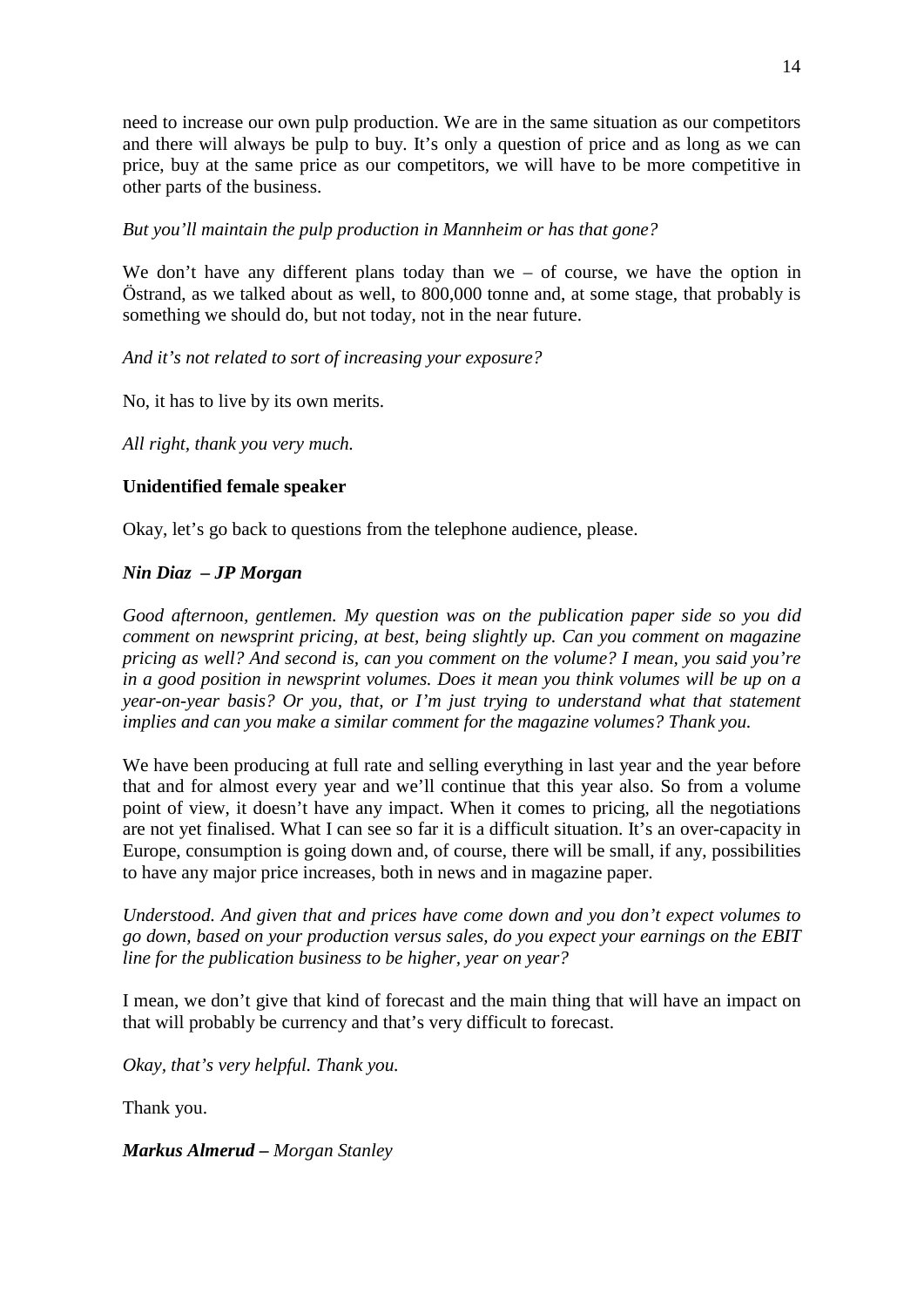*Hi, Markus Almerud here from Morgan Stanley. Most of my questions have been asked but a couple of follow-ups. First, on paper prices, magazine paper prices, particularly, but also news; you're talking about, it will be hard to increase prices but you haven't seen any decreases so far.*

No, that's true; I hate to decrease prices! that's why. But looking at news, it's, it will be a slight price increase. When it comes to magazine, it's, it is too early to have a very firm view but there is the possibility of price decreases, on a European basis.

*Okay. And on corrugated, what did you see, quarter on quarter, in terms of corrugated pricing?*

Q3 to Q4, there was a slight price decrease of 1.5%, which was, from a corrugated point of view, well covered by the price increase of liner.

*Okay. And then just to clarify a comment, I saw you quoted on one of the news agencies, just wanted to clarify with you, where you had said that you do not expect or you do not want to sell any of your forest assets. And I just wanted to clarify if you, what exactly you were talking about, if you were talking about forest assets, forest products or both, if you could just clarify that quote.*

The question was very wide and the answer was as wide; No.

*Okay. Perfect. And then finally, on diapers; do you continue to gain share in diapers? I know you did last year so, I guess, the question is the – well, the 500, except for the new orders you have gotten to 500 million units. Do you also gain share with other customers?*

Well, in that part of our business, in the private label or retailer brand, we are now at the 100% run rate so to get more volume, we need to increase our production capacity.

*Okay, perfect. Thank you very much.*

Thank you.

*Johan Sjoberg – Carnegie*

*Yes, thank you very much. Jan, can you say something about the cost efficiency that you will receive following the new organisation within hygiene?*

Well, part of that has been communicated in the 700 million saving but the remaining, we are still, is still work in progress. As soon as we have finalised that, we will get back to the markets and have an idea about it.

*In Q4, the write-down of inventory, how big was that?*

280.

*280, and that is foremost, I would say, or I would assume, in Tissue or…?*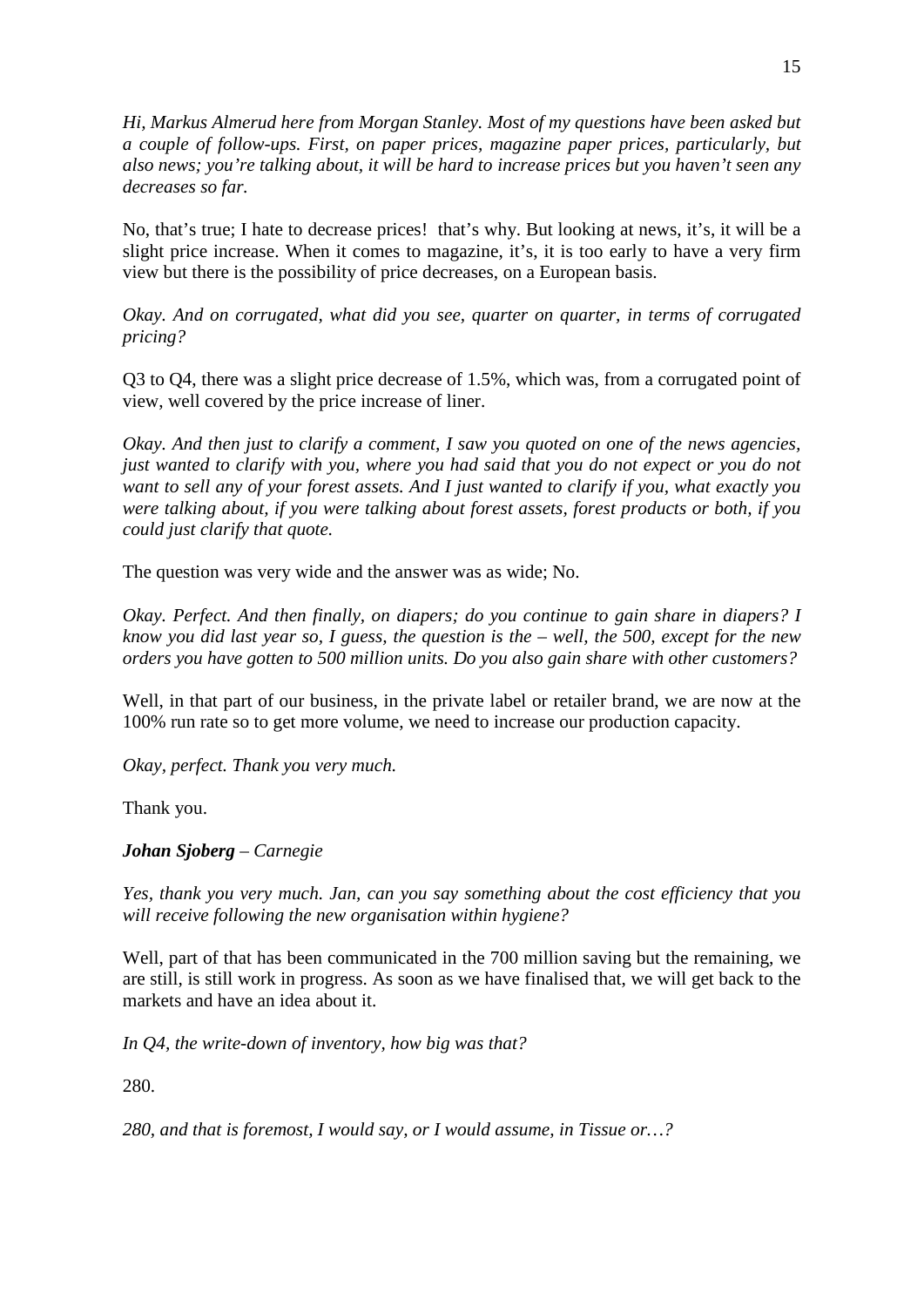It's both, actually, Tissue and Personal care.

*If you look at how… The Australian business was fully included in the fourth quarter, wasn't it?*

Yes.

*And that will be excluded as of Q1, right?*

Yes.

*What type of EBIT did that contribute, would you say?*

I don't think we can comment on that today. We'll see at the Q1 report.

*All right. I mean, I understand, I mean, seasonally you see margins decline in Personal care as you have seasonal better volumes of Incontinence during the fourth quarter and, I guess, that is also the case now for Q1. In Tissue, you were not giving any statements, I would say, or did you on the previous question? Are you looking for margin increases in Q1, quarter on quarter?*

We also have seasonality in Tissue and particularly in the US, in O1 so if you look in history, we normally have a weaker Q1 than the Q4, both in Tissue and Personal care.

*But if you take all these things – I mean, I would assume that you don't have any inventory write-downs in Tissue during the first quarter. You will also see lower pulp price and also lower recycled prices. Why are you being so cautious?*

Well, I mean, if we see lower raw material prices, I will have even further inventory losses  $SO...$ 

*All right.*

It's very difficult to say but I am cautious because I know that Q1 is normally a weaker quarter.

*All right, cool. Thanks a lot.*

Thank you.

#### *Ross Gilardi – BOA/ML*

*Yes, I just, so were the proceeds from the Australia joint venture on the cashflow statement, are they in one of the line items or do you get paid for that, technically, in the first quarter?*

We got it  $4<sup>th</sup>$  January, yes.

*Okay, so it's not, they're not in there yet. Great. And can you give us any help on the annualised sales and profit for the craftliner business that you are retaining, what it was*